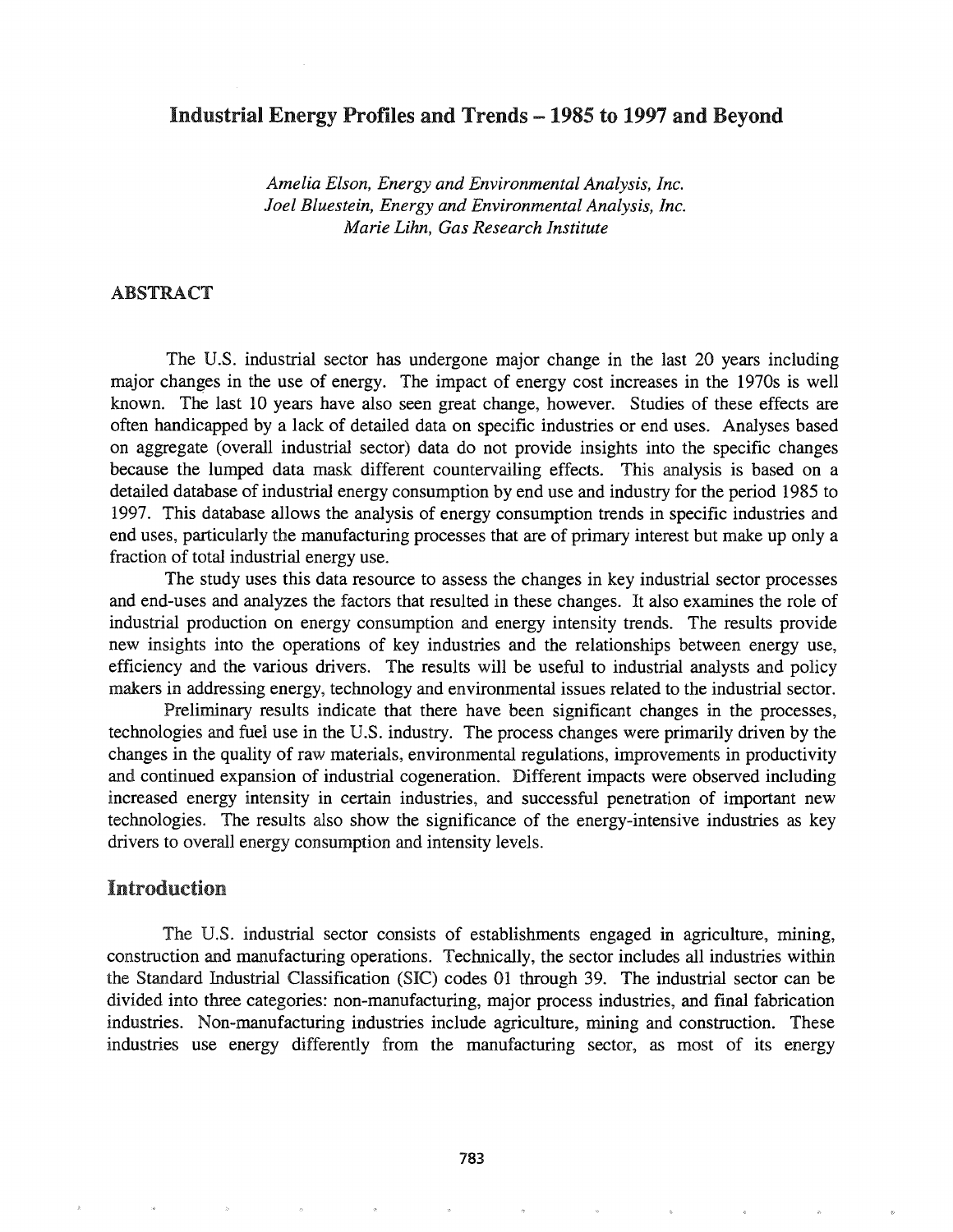consumption is on off-highway transportation, asphalt pavement and natural gas lease and plant.<sup>1</sup> The major process industries, which include food, paper, chemical, petroleum refining, stone, clay, and glass, and primary metals, perform the initial processing of raw materials. As a result, these industries use relatively more energy than those involved in final fabrication. The final fabrication industries process the raw materials from the process industries to final products delivered to consumers. These industries are less-energy-intensive than the process industries.

The industrial sector is a very important energy-consuming sector in the U.S. In 1995 (latest data from EIA SEDS), the sector consumed 30 percent of total energy consumption in the U.S. To properly assess the current and future markets and trends in industrial energy demand, a complete and detailed characterization of energy consumption is needed. However, the development of reliable, useful, complete and detailed data related to industrial energy consumption has been problematic due to the lack of current and consistent data.

This analysis draws upon original work done by Energy and Environment Analysis, Inc. (EEA) for the Gas Research Institute (GRI). In 1994, EEA was contracted by GRI to resolve some of the data deficiencies by developing an industrial energy technology database for 1992 that contains a detailed characterization of industrial energy use. The database was made consistent with data from the Energy Information Administration (EIA). The database is designed to incorporate sufficient detail by industry group (by 2-digit SIC group with further disaggregation of the primary metals industry), by region (11 GRI regions), by fuel type (28 fuel categories), and by end-use and technology (over 500 types of processes and equipment) to be able to support ORI's R&D assessment programs and analysis of current and future trends of industrial energy use. The level of detail represented in the database follows that of the data structure used in the Industrial Sector Technology Use Model (ISTUM-2). Additionally, as part of the project, a process was also created and documented to regularly update the database. Subsequently, EEA is currently in the process of updating the database from 1993 to 1997. A complete documentation of the database is reported in the GRI topical report titled Methodology for Updating Base Year Data in the ISTUM-2 Model.

This study will use this data resource to identify the key changes in industrial sector processes and end-uses and analyze the factors, which resulted in these changes. It will assess the significance of industrial production on energy consumption and energy intensity trends, focusing on the role of energy-intensive industries. The results provide new insights into the operations of key industries and the relationships between energy use, efficiency and the various drivers. The results will be useful to industrial analysts and policy makers in addressing energy, technology and environmental issues related to the industrial sector.

## 1992 Industrial Energy Consumption Profile

Figures 1 and 2 summarize the industrial sector's energy consumption profile in 1992. Figure 1 presents consumption by fuel type and end-use, and Figure 2 shows consumption by industry and fuel type. In Figure 1, byproduct fuels include still gas, petroleum coke and wood. This distinction between byproduct (considered free) and purchased fuels enables a more appropriate assessment of fuel competition within end-use applications.

<sup>&</sup>lt;sup>1</sup> Natural gas lease and plant is natural gas used in well, field, and lease operations, and as fuel in natural gas processing plants.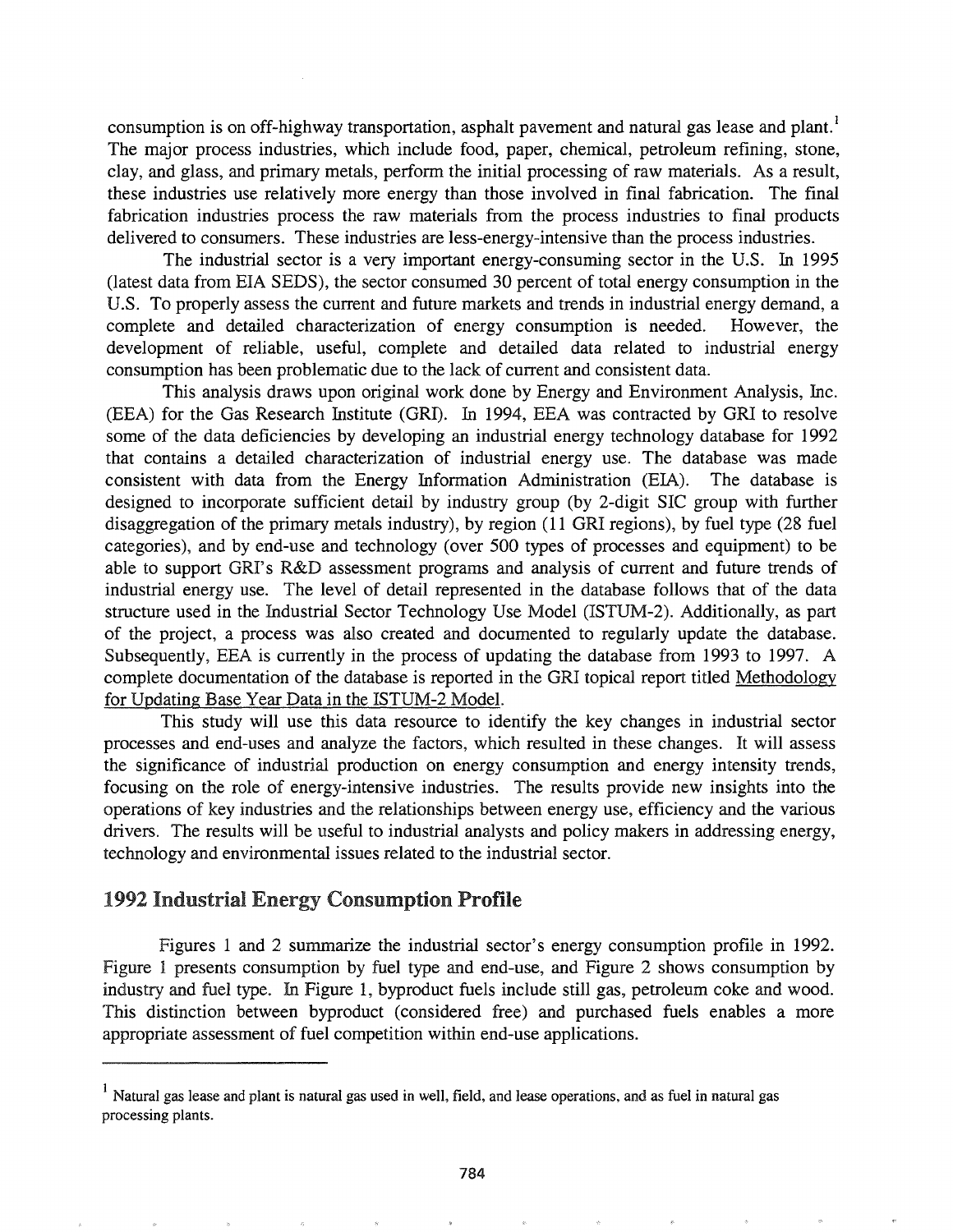Figure 1 shows that electricity is predominately used in machine drive, followed by process heat, space cooling, lighting and process cooling. Most of electricity used for process heat is consumed in the iron and steel industry's electric arc furnaces. Natural gas is primarily used for steam and electricity generation, followed by process heat, lease and plant, feedstocks and direct space heating. Almost all of coal is used in steam and electricity generation and as feedstocks (metallurgical coal), with a small amount used in process heat applications, mostly as cement kiln fuel. The majority of non-byproduct oil is used as feedstocks and off-road transportation fuel (diesel fuel oil and motor gasoline). The rest, which is relatively small, is used for steam and electricity generation, process heat and direct space heating. Byproduct fuels are mostly used as boiler fuel except for still gas, which is primarily used for fluid heating. Other fuels, which include non-wood-based renewables and purchased steam, are all consumed for steam and electricity generation.

Figure 2 shows that the chemical industry consumes the largest amount of energy, natural gas and petroleum. The refining sector has the second largest energy consumption, most of which is petroleum byproducts, still gas and petroleum coke. The paper industry reports the third largest consumption, with other fuel (primarily, biomass) accounting for most of it. The figure also shows how only a handful of industries can account for a significant share of a fuel source's demand level. This then provides useful insights into the importance of certain industries in the consumption levels of certain fuel types. For example, three industries (mining, chemical and refining) account for almost 65 percent of natural gas consumption. Only four industries (primary metals, chemical, paper and stone, clay and glass) consume 75 percent of total industrial coal consumption. Eighty-four percent of non-byproduct oil is consumed in only four industries, namely chemical, construction, agriculture and mining. The paper and refining industries dominate byproduct fuel consumption. Electricity is the only energy source that seems to spread across all industries. For example, the energy-intensive industries account for only 51 percent of electricity consumption.

## Impacts of Industrial Production on Energy Consumption

The level and mix of industrial production critically affect the level and the mix of energy sources of industrial energy consumption. Furthermore, the production trends of the energyintensive industries and its relation to the less-energy-intensive ones are important drivers of industrial energy consumption. The effects of industrial production on energy consumption are clearly shown during the period from 1985 to 1997.

### Industrial Production Trends, 1985 to 1997

The level of industrial production in the entire industrial sector is highly dependent on the production of the energy-intensive industries. The energy-intensive industries consume 70 percent of total industrial energy consumption, over 50 percent of electricity, almost 70 percent of natural gas and petroleum and 87 percent of coal. Furthermore, they also account for 78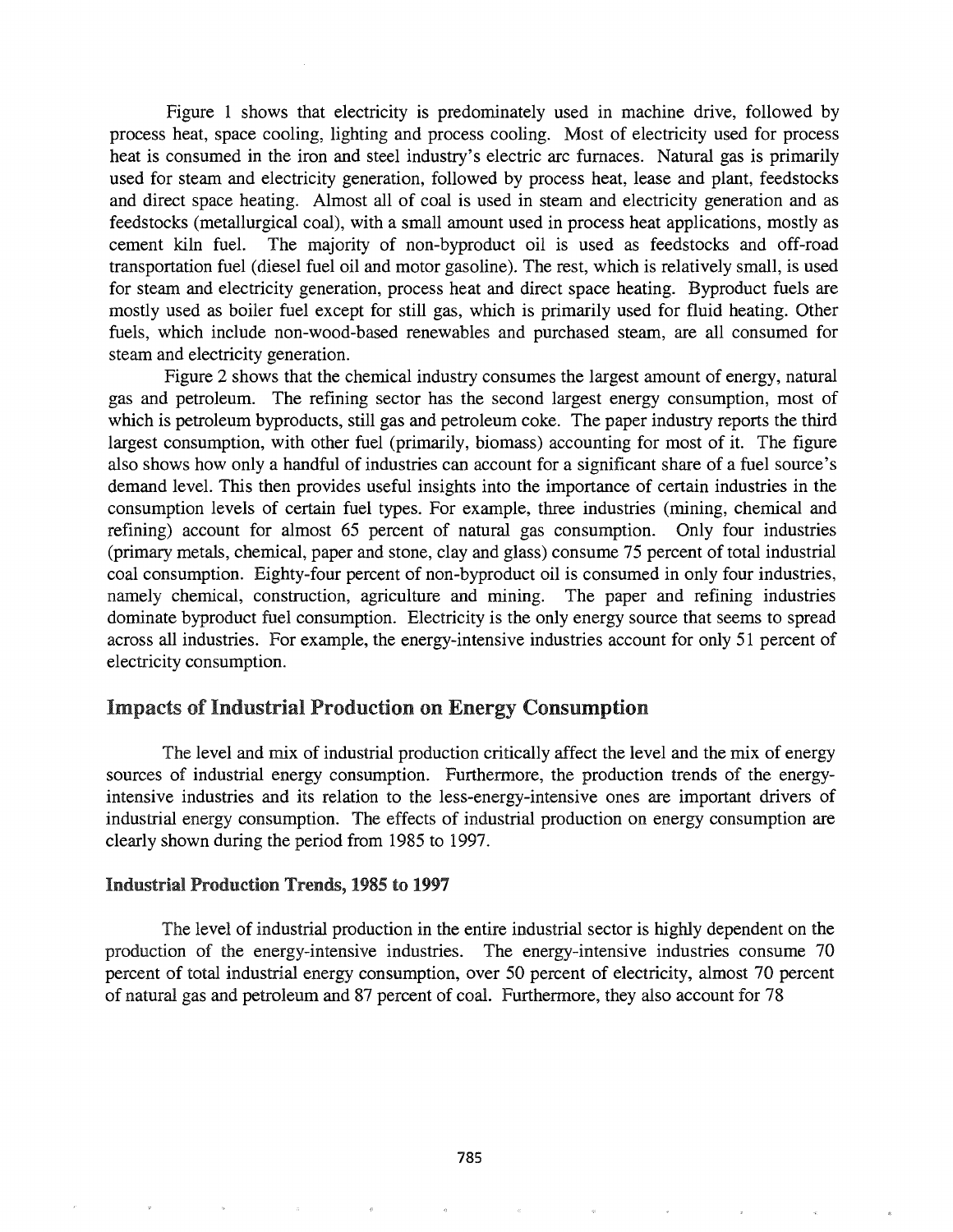

Figure 1. 1992 Industrial Energy Demand by End-Use

percent of steam consumption in the industrial sector and 82 percent of industrial cogeneration capacity. Therefore, current and future economic conditions in each of these industries are critical to the future level of industrial energy demand.

Except for a mild recession from 1989 through 1991, the period from 1985 to 1997 is characterized by tremendous growth. Table 1 shows the production trends of each industry group. During this period, the U.S. industrial sector expanded by 45 percent or 3.2 percent per year. The expansion was supported by significant growth in both the energy-intensive and lessenergy intensive industries. The group of energy-intensive industries grew at an annual rate of 2.3 percent while the less-energy-intensive industries grew at a rate of 3.6 percent. However, from 1985 to 1992, the combined energy-intensive industries expanded faster (2.1 percent per year) than the combined less-energy-intensive industries (1.7 percent per year). Overall industry grew at an annual rate of 1.7 percent during this seven-year period.

The fastest growing industries from 1985 to 1997 were electronic and other electrical equipment (SIC 36), industrial machinery (SIC 35) (both in the metal durables group) and rubber and miscellaneous plastic products (SIC 30). The expansion of these industries was primarily driven by the expansion of the computer industry. Among the energy-intensive industries, the chemicals, primary metals and paper industries reported the fastest growth rates.

### Overall Energy Consumption Trends, 1985 to 1997

To better understand the role of industrial production trends, we divide the analysis from 1985 to 1997 into two periods. The first period, from 1985 to 1992, is characterized by higher production growth in the energy-intensive industries than in the less-energy intensive oness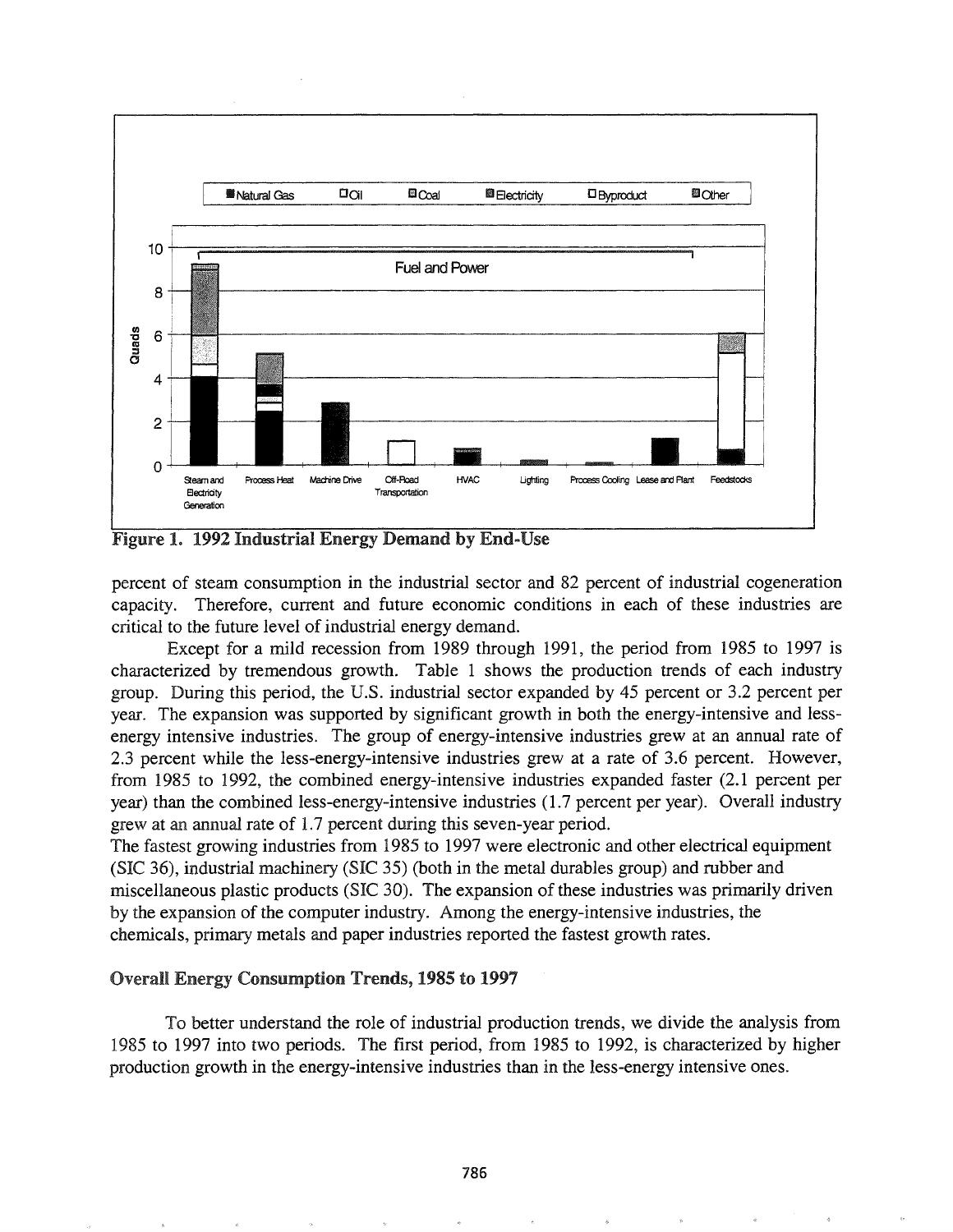

Figure 2. 1992 Energy Consumption by Industry and Fuel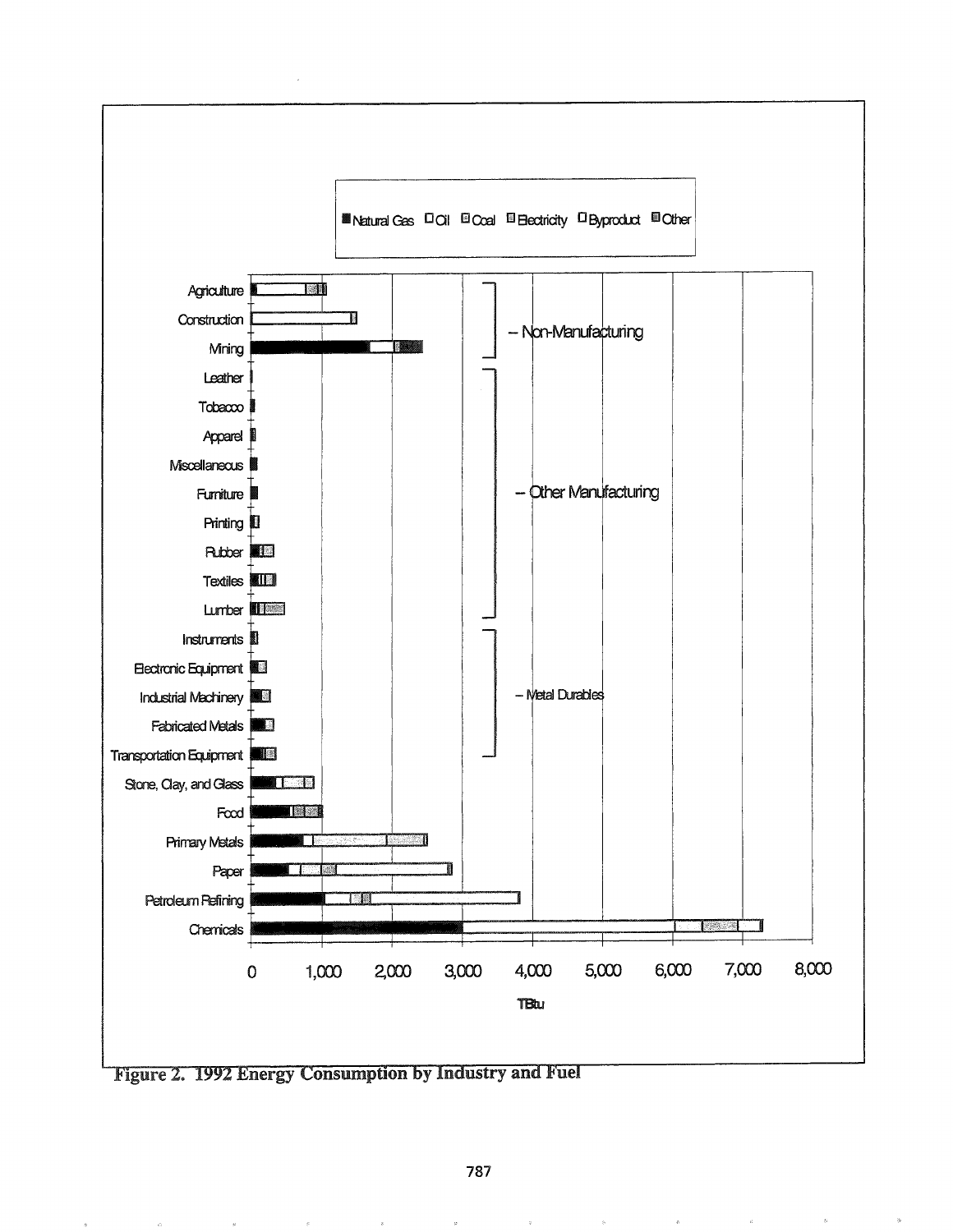| <b>Industry Group</b>            | Annual Growth Rate $(\%)$ |           |           |
|----------------------------------|---------------------------|-----------|-----------|
|                                  | 1985-1992                 | 1992-1997 | 1985-1997 |
| Energy-intensive                 | 2.1                       | 2.6       | 2.3       |
| Food                             | 1.7                       | 1.8       | 1.8       |
| Paper                            | 2.5                       | 2.5       | 2.5       |
| Chemical                         | 3.3                       | 2.9       | 3.2       |
| Petroleum refining               | 1.6                       | 1.8       | 1.7       |
| Stone, clay and glass            | 0.3                       | 3.8       | 1.7       |
| Primary metals                   | 1.4                       | 4.5       | 2.7       |
| Less-energy intensive industries | 1.7                       | 6.4       | 3.6       |
| Rubber                           | 4.4                       | 4.8       | 4.6       |
| Metal durables                   | 2.0                       | 8.3       | 4.6       |
| Other manufacturing              | 1.2                       | 1.8       | 1.5       |
| Non-manufacturing                | 0.6                       | 6.3       | 3.0       |
|                                  |                           |           |           |
| Total industrial                 | 1.7                       | 5.2       | 3.2       |

Table 1. Production Trends, 1985 to 1997

Data source: Federal Reserve Board (FRB) industrial production indices.

During this period total energy consumption increased annually by 1.96 percent, purchased electricity grew at an annual rate of 2.17 percent, natural gas increased annually by 3.27 percent, coal declined at a rate of 0.56 percent per year, while petroleum increased annually by 1.45 percent. Interestingly, during this period, overall energy intensity increased slightly.

The growth rates of total consumption, natural gas and electricity are higher than the reported overall industrial production growth during this period (1.8 percent per year). The decline in coal was primarily driven by the reduction of metallurgical coal demand, combined with a slight increase in steam coal consumption (0.7 percent per year). The moderate petroleum consumption growth was the result of a significant increase in feedstocks consumption (3.6 percent per year) as well as byproduct petroleum consumption (still gas and petroleum coke) coupled with a drop in other petroleum-based fuel (e.g., distillate oil and residual oil) for heat and power use.

Over this time period, energy consumption of the energy-intensive industries increased by approximately 2.7 percent per year while the less-energy-intensive industries' consumption of energy increased only by 0.2 percent per year. More interestingly, the growth of energy consumption of the energy intensive industries was faster than production.

The second period, 1992 to 1997, is characterized by significantly higher production growth in the less-energy-intensive industries than in the energy-intensive ones. During this period, total industrial energy consumption grew at an annual rate of 1.9 percent, purchased electricity increased by 1.2 percent annually, natural gas increased at 2.5 percent per year, coal declined slightly by 0.3 percent per year, and petroleum increased by 1.5 percent per year. All of these growth rates are much lower than the overall growth rate of industrial production, thereby resulting in a significant decline in overall energy intensity in the sector.

During this period, total energy consumption of the energy-intensive industries increased by 1.8 percent per year while the less-energy-intensive industries' consumption increased by 2.0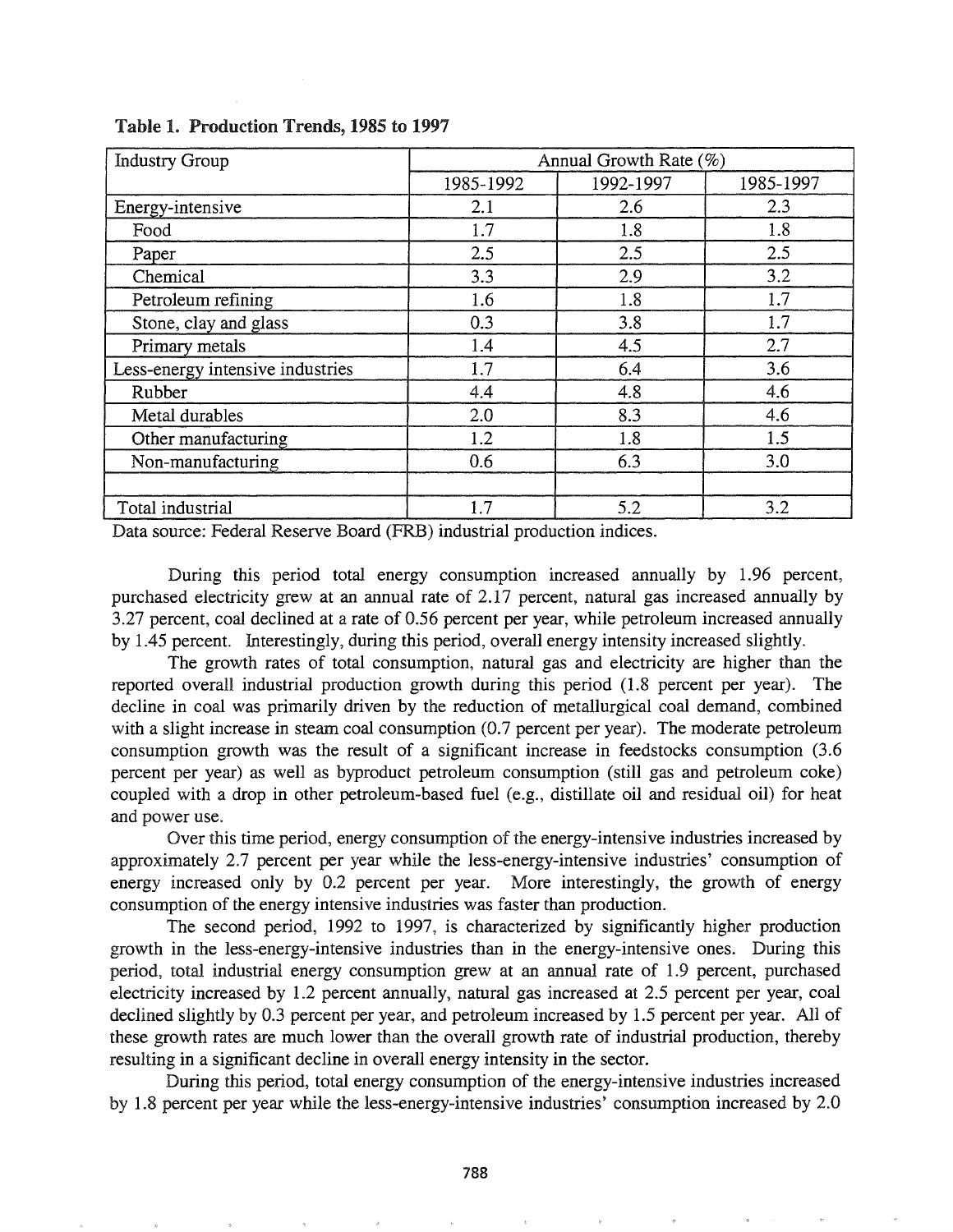percent per year. Although energy consumption growth of the energy-intensive industries is slightly slower than the less intensive ones, these industries combined accounted for 68 percent of the total energy consumption increase during this period. Furthermore, the extremely robust growth in the production of the less-energy-intensive industries (6.4 percent per year) did not drive energy consumption growth at any rate that was close to the production growth rate.

In summary, the level of industrial energy demand is highly dependent on the production levels of energy-intensive industries. The tremendous production growths in the less-intensive industries during the 1992-1997 period, particularly by the computer and rubber industries have not stimulated parallel energy consumption growth. Furthermore, because of the large share of energy consumption accounted for by the energy-intensive industries, growth in total energy consumption in the industrial sector continue to rely heavily on the economic health of the energy-intensive ones.

## Impacts of Process Changes on Energy Consumption, 1985 to 1997

Its processes and technologies determine the energy consumption pattern of an industry. The U.S. industry underwent significant process changes from 1985 to 1997. These changes were primarily driven by the growth in secondary processes, environmental regulations, changes in the quality of raw materials, penetration of more efficient processes, and the growth of cogeneration.

#### Increased Use of Recycled Material

The paper, iron and steel, glass and aluminum industries are engaged in the use of recycled raw materials. In general, the processing of recycled material requires less energy and changes the industry's energy consumption patterns. For this study, the paper, iron and steel and aluminum industries were analyzed.

During this period, the paper industry reported significant growth in the consumption of recovered paper, from 23 percent of total consumption of pulp and other fibrous materials in 1985, to 32 percent in 1994. Recycled pulp has been aggressively replacing semi-chemical pulp, which it directly competes with. The use of recycled fiber requires slightly less energy but is more steam-intensive while the use of semi-chemical pulp is more electricity-intensive. Overall, the increased use of recycled fiber has contributed to the overall improvement of energy efficiency in the industry.

There also has been significant growth in the use of scrap in the iron and steel industry. From 1985 to 1997, the share of electric arc furnace (EAF) steelmaking process, which is the primary steelmaking technology that uses scrap, increased from 34 percent to 47 percent. The main competitor of EAF is the blast furnace/basic oxygen process (BF/BOP) route. The BF/BOP process is direct fuel-intensive while the EAF is primarily run with electricity. The significant growth of the EAF process has spurred the growth of electricity consumption and supported the decline in metallurgical coal use in the iron and steel industry. It is estimated that electricity consumption in this industry grew at an annual rate of 3 percent during this period. Metallurgical coal consumption dropped annually by 2.7 percent.

The aluminum industry also reported increased use of recycled material. During the same period, the share of production using recycled aluminum increased from 26 percent to 37 percent.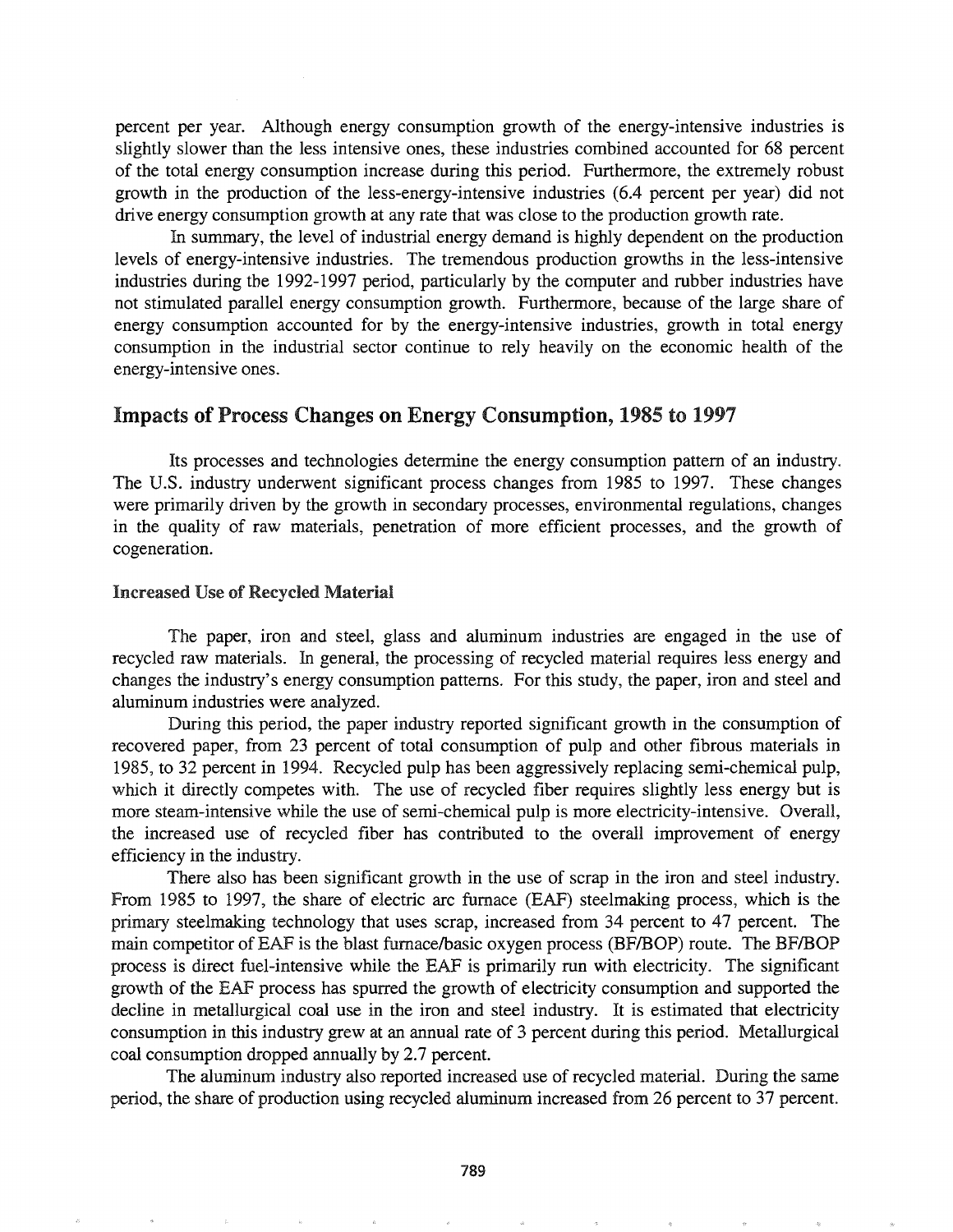Primary aluminum production is one of the most electric-intensive processes in the industrial sector. Secondary aluminum production, on the other hand, requires fossil fuel, primarily natural gas. The impact of growth in the use of recycled aluminum has been the improvement of the aluminum industry's overall efficiency as well as increased natural gas consumption.

#### Changes in the Quality of Raw Materials

The quality of raw materials can affect the technology requirements within an industry. Thus, changes in raw material quality can result in changes in an industry's energy consumption pattern. This was clearly seen the refining and chemical industries.

In general, the quality of crude oil in the petroleum refining industry has been declining (although a slight increase is observed from 1995 to 1997), with decreasing API gravity and increasing sulfur content.<sup>2</sup> To enable refineries to process the lower quality crude oil, capacities for downstream operations (e.g., thermal cracking, hydrocracking) expanded during the last several years. Downstream operations in the refining industry tend to be more process heatintensive than steam-intensive and use more electricity than the upstream processes. An important trend resulting from these factors is the significant growth in process heat energy consumption and electricity consumption in the refining industry.

The type of energy feedstocks used in the chemical industry can also affect its energy consumption level. From 1985 to 1997, petrochemical feedstocks (naphtha and other oil) demand grew significantly faster than liquefied petroleum gas (LPG). Although there is no specific documentation that explains the significant difference between LPG and petrochemical feedstocks growths, it is believed that several factors have contributed to this trend. The decline in petrochemical feedstock prices was much faster than LPG's so that the former became very competitive and desirable. Another factor is the tremendous growth in propylene production, which was faster than ethylene and butadiene. It is more desirable to use heavier feedstocks such as petrochemical feedstocks instead of LPG in the production of propylene since the heavier feedstocks produce more propylene. A significant trend resulting from this shift from lighter feedstocks (LPG) to heavier ones (petrochemical feedstocks) is the increased use of energy and steam per unit of output in the industry, as heavier feedstocks tend to require more energy and steam to process.

#### **Response to Environmental Regulations**

In certain instances, an environmental regulatory requirement forces changes in industries by requiring changes in technologies and fuel use. From 1985 to 1997, the impacts of environmental regulations were observed in the iron and steel, chemical, refining and cement industries.

The iron and steel industry's coking process has been targeted by EPA to reduce its air pollution. The industry has responded directly by reducing coke consumption in the blast furnace. Hydrocarbon injection in blast furnaces has dramatically increased, and as a result natural gas, coal and oil consumption has increased in blast furnaces, displacing coke.

<sup>2</sup> Energy Information Administration. *Petroleum Supply Annual.* (various issues).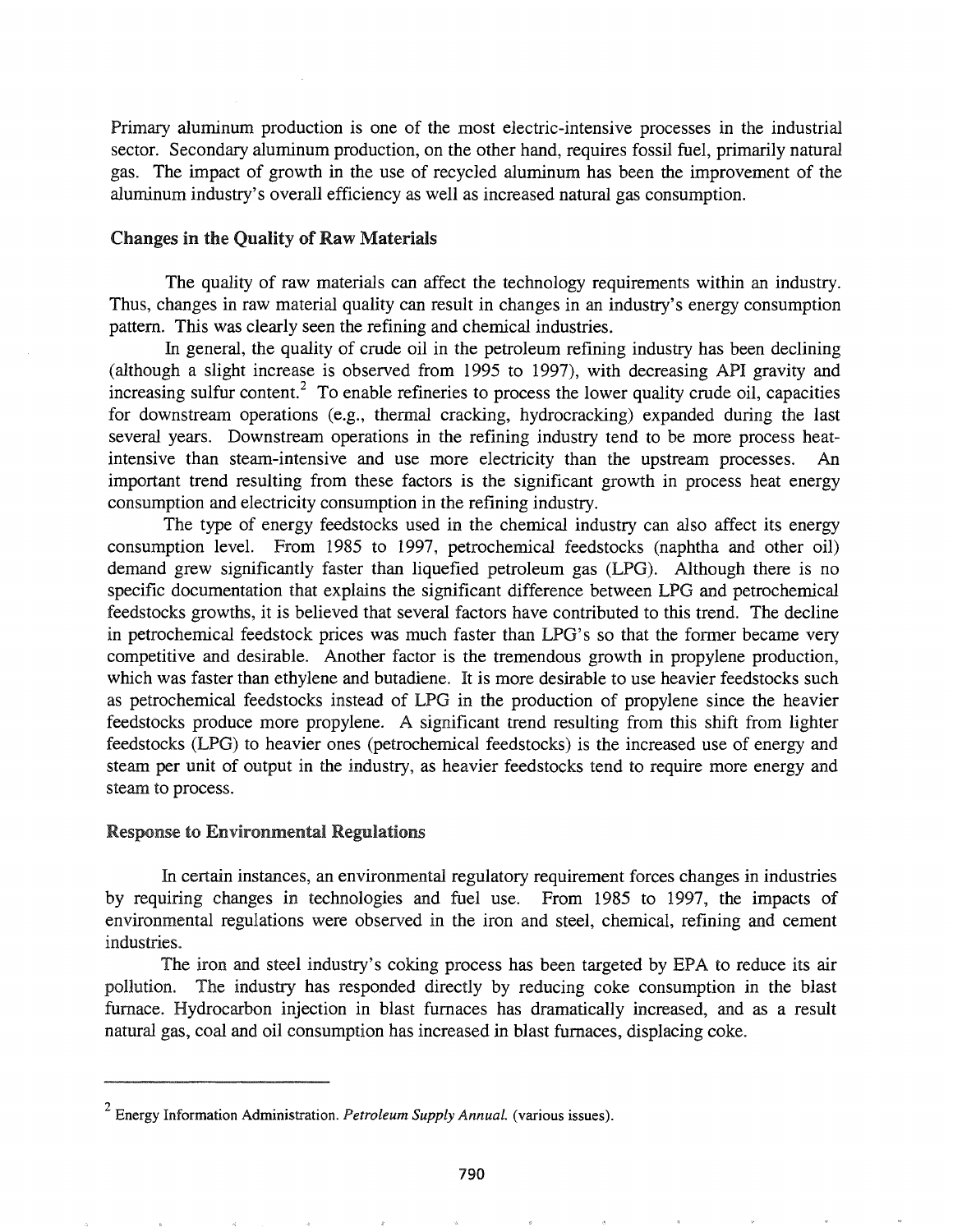Environmental regulations can also stimulate demand for certain products, such as the case of MTBE, in which demand for this product increased significantly due to the Clean Air Act Amendment requirements. From 1985 to 1997, MTBE production grew by over 22 percent. This then spurred the growth of methanol demand and production. Subsequently, most of the growth in the demand for natural gas feedstocks was due to increased methanol production.

The EPA requirement to reduce the allowable sulfur content of diesel fuel oil has also affected the refining industry. The increased demand for diesel fuel with low sulfur content resulted in an increase in hydrotreating capacity in the petroleum refining industry. Hydrotreating capacity is also a downstream process, and has therefore also contributed to the growth of process heat and electricity consumption in this industry.

The cement industry has been indirectly affected by environmental considerations. During the last several years, there has been significant growth in the use of hazardous materials as kiln fuel. The high temperature and long residence times in the combustion system have made cement kilns a viable option for the recycle of some hazardous wastes as fuel. As a result, natural gas and coal have lost some of their share to this new fuel source.

#### Development of More Efficient Processes and Technologies

The U.S. industrial sector has continued to implement new and more efficient processes and technologies. From 1985 to 1997, the iron and steel industry has retired all of its open-hearth furnaces, continued its implementation of continuous casting, and introduced thin-slab casting.<sup>3</sup> An important result of the penetration of thin-slab casting is the further penetration of the EAF and scrap in steel markets that were confined to the integrated steelmakers. An interesting trend related to the EAF is the growth of the use and production of direct reduced iron (DRI). DRI, which is a possible supplement or substitute to scrap in EAFs, has increased the potential of the EAF process to produce steel with less impurities and overall higher quality. Like thin-slab casting, this will most likely allow the minimills to compete in markets that were originally dominated by integrated mills.

The cement industry has also experienced continued penetration of more efficient processes. The industry continues to shift from wet kiln to dry kiln processing. Also, there has been increased capacity of dry kilns with precalcining and preheating equipment. The penetration of these new processes has increased the demand for electricity in this industry.

#### Response to New Product Demand and Product Mix Changes

Consumer product demand changes can affect the mix of products manufactured in an industry and can therefore affect its technology and energy use. Steam demand in the food industry has declined considerably from 1985 to 1997. This trend was primarily driven by the relatively slow or declining production of the steam-intensive industries in the food sector. On the other hand, the growth in electricity demand in the industry was primarily driven by the expansion of the poultry and sausage industry, as well as the frozen specialty and ice cream sectors.

<sup>&</sup>lt;sup>3</sup> Worrel, Ernst and Curtis Moore. 1997. "Energy Efficiency and Advanced Technologies in the Iron and Steel Industry," Proceedings 1997 ACEEE Summer Study on Energy Efficiency in Industry. Saratoga Springs, New York.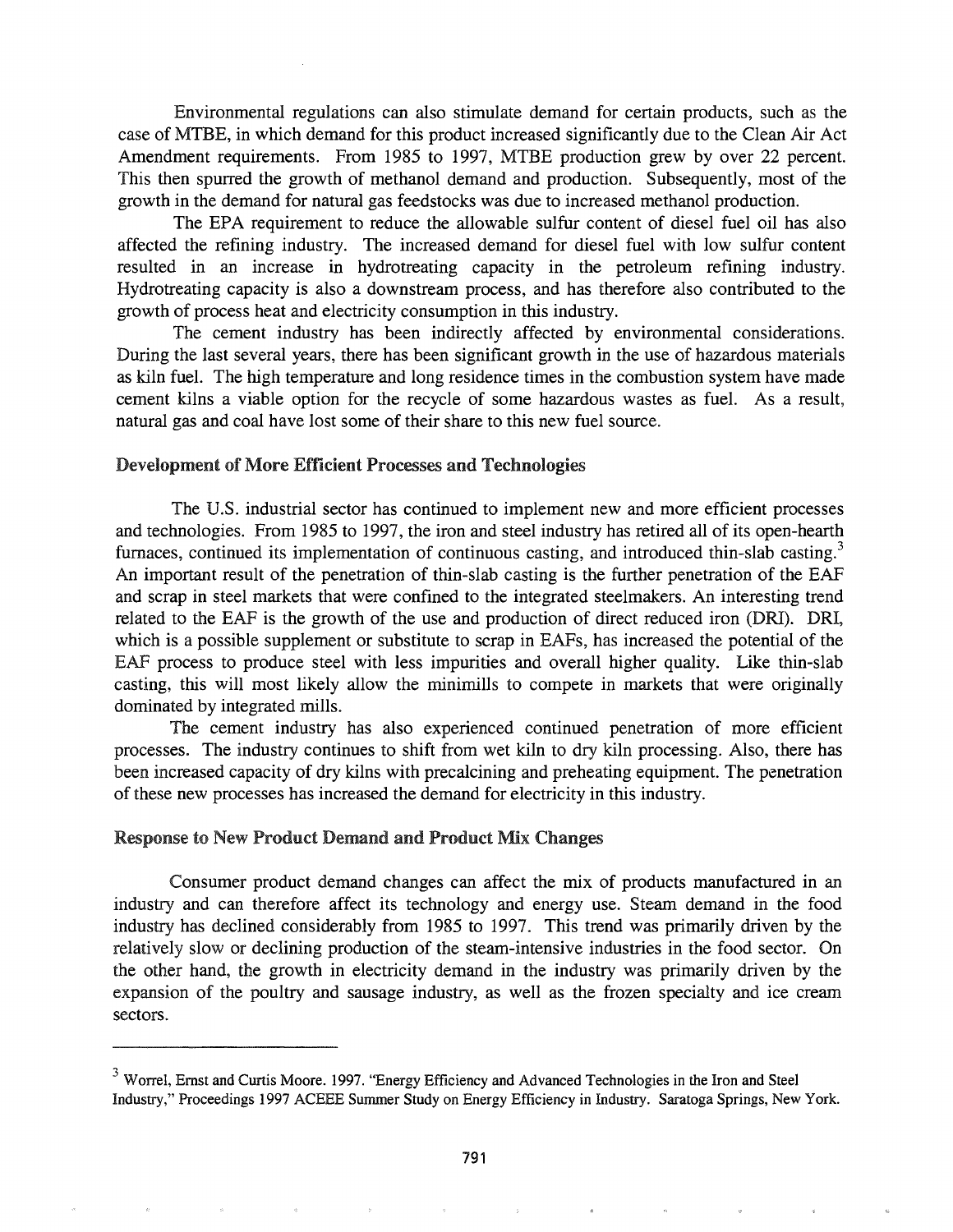The fastest growing pulping technology in the paper industry is the thermomechanical pulping process. This process has continued to displace the stoner and refiner methods. Interestingly, the thermomechanical pulping process has a higher energy requirement per unit of output than the stoner and refiner pulping processes. The successful penetration of thermomechanical pulping is largely due to its production of stronger quality paper without the addition of chemical pulp. This demonstrates that for certain decisions, product quality is provided more weight than efficiency.

#### PURPA and Industrial Cogeneration

In 1978, the government passed the Public Utilities Regulatory Policies Act of 1978 (PURPA) which required utilities to buy power produced by "qualified facilities." "Qualified facilities" included small power producers that use renewable energy, as well as generators that simultaneously produce electric energy and another form of energy using the same fuel source, called cogenerators.

The enactment of PURPA made industrial cogeneration opportunities more attractive for development as electric utilities were required to interconnect with cogenerators and provide backup generation at reasonable rates. Since then cogeneration has grown faster than any other industrial end-use application and fonned two markets of cogeneration. Traditional cogeneration primarily provides steam for industrial processes, but also provides electricity to both the utility grid and on-site. The primary function of non-traditional cogeneration is to generate electricity to sell to the utilities. All the energy-intensive industries, except stone, clay, and glass, are heavy cogenerators and account for the majority of cogeneration capacity. The chemical industry is the largest cogenerator followed by the paper and refining industries. Natural gas is the most popular fuel of industrial cogenerators, and accounted for 137.6 million MWh in 1992. Coal and byproduct fuels are also used for cogeneration but combined account for only 77.0 million MWh in 1992.

The most important outcome of PURPA was the tremendous growth in industrial cogeneration, despite the slow growth of industrial steam demand. According to EEl, from 1985 to 1997, total industrial cogeneration capacity increased from 13.4 GW to 46.3 GW.<sup>4</sup> Electricity generation (from cogeneration) increased significantly from 70,402 GWh to 295,036 GWh during the same period. Natural gas and coal enjoyed the largest growth in electricity generation, each expanding at an annual rate of almost 14 percent from 1985 to 1997. Other fuel (including biomass), grew at a slightly lower rate of 13 percent per year. Fuel oil did not enjoy the growth experienced by coal, natural gas, and other fuel, increasing only by approximately 7 percent per year during the same period.

A peculiar result given the slow steam demand growth is the significant growth in fuel consumption for steam production. Cogeneration has been the source of growth in industrial natural gas and coal demand during the period analyzed. This result was created by the expansion of the non-traditional cogeneration sector. Furthermore, the growth of the non-

<sup>&</sup>lt;sup>4</sup> Because industrial cogeneration data for 1985 is not readily available, 1985 data on total cogeneration from the Electric Edison Institute are used instead. The 1985 information is useful in this analysis because in 1985 there was no real significant cogeneration activity from the other sectors (commercial and non-industrial non-utility generators).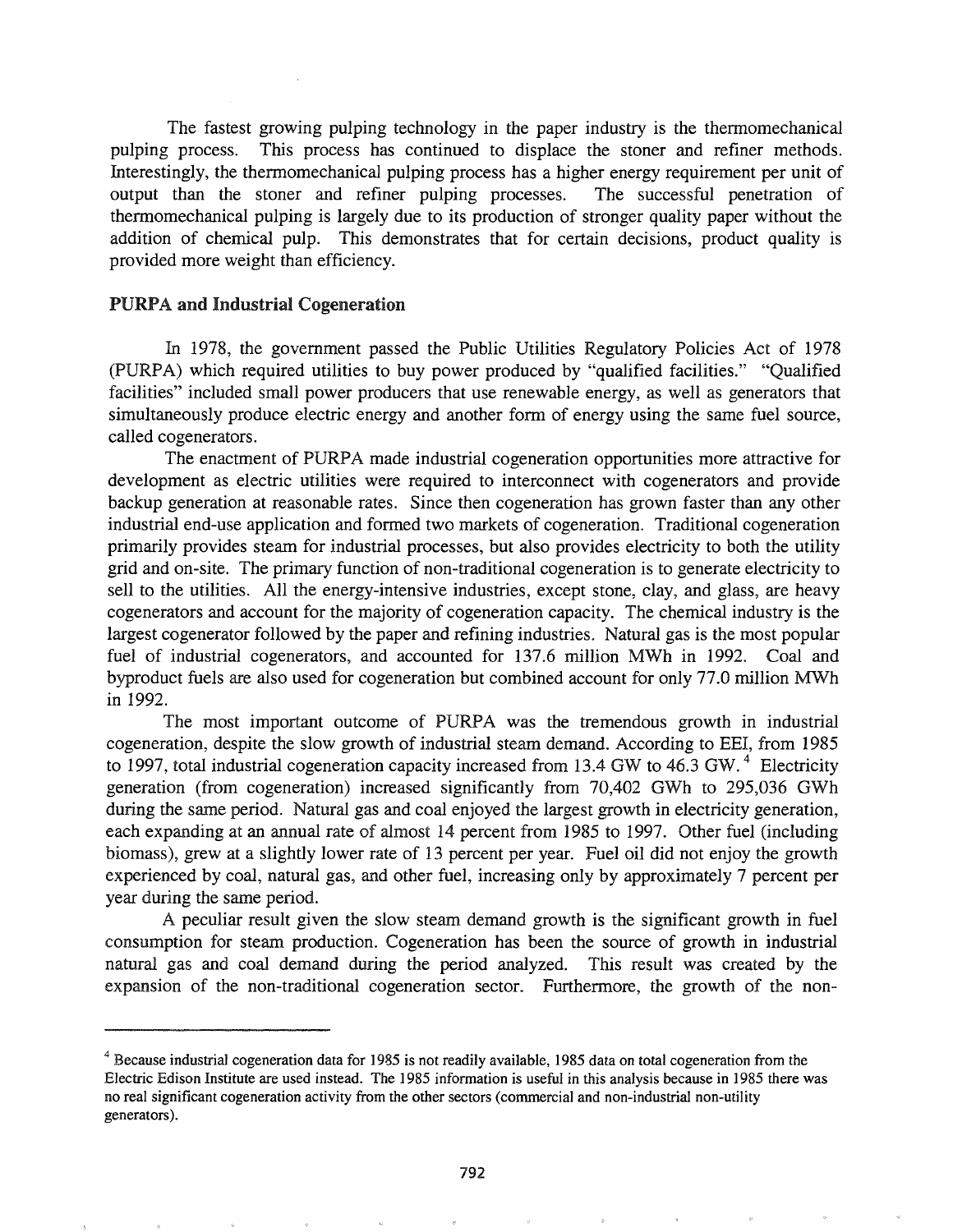traditional sector has shifted some of the energy consumption for electricity generation from the electric utility sector to the industrial sector. Because most of the generated electricity from these cogeneration systems is sold to the grid, the energy savings from cogeneration are not realized in the industrial sector. As such, non-traditional cogeneration has not increased energy efficiency in the sector, but rather, in some cases reduced it.

# Conclusions

The results show very important trends and factors that should be taken into consideration when assessing the future of energy consumption in the U.S. industrial sector.

- (1) The production levels of the energy-intensive industries are critical to the overall level of industrial energy consumption, as well as overall energy-intensity trends. Therefore, current and future economic conditions of these industries are crucial considerations when assessing future industrial energy trends. However, these industries are very mature and are not expected to experience any huge growth. On the other hand, the lessintensive ones, specifically rubber and computer industries will continue to grow. Therefore, it is expected that over the long-term, industrial energy consumption will not substantially expand and that overall energy intensity (btu/\$) will continue to decline.
- (2) There are several factors that prompt important process changes and technology penetration in the industrial sector. During the period analyzed, several factors promoted these changes: increased use of recycled material, raw material quality changes, environmental regulations, development of new and more efficient technologies, product demand shifts, and increased cogeneration. Most of these changes have altered energy consumption levels and patterns of many industries. Within some industries, some of these factors did not necessarily increase their energy efficiency as they were more of a response to either new production requirements (e.g., raw material change), consumer demand changes, and energy market transformation (e.g., non-traditional cogeneration). Process changes (and subsequently, changes in energy intensity and consumption) in the future will most likely continue to be driven by these same factors, especially as energy prices are expected to remain at very low levels.

# Acknowledgements

This study is based on the results of the ISTUM update work performed by the Energy and Environmental Analysis, Inc. for the Gas Research Institute. The authors gratefully acknowledge the support from the GRI Baseline/Gas Resource Analytical Center.

# References

- Energy and Environmental Analysis, Inc. 1998. Methodology for Updating Base Year Data in the *ISTUM-2 Model.* GRI-98/0027. (prepared for the Gas Research Institute).
- --~ 1999. *The Implications ofthe Changes in Industrial Energy Demand.o* 1985-1992. GRI-99/0030. (prepared for the Gas Research Institute).